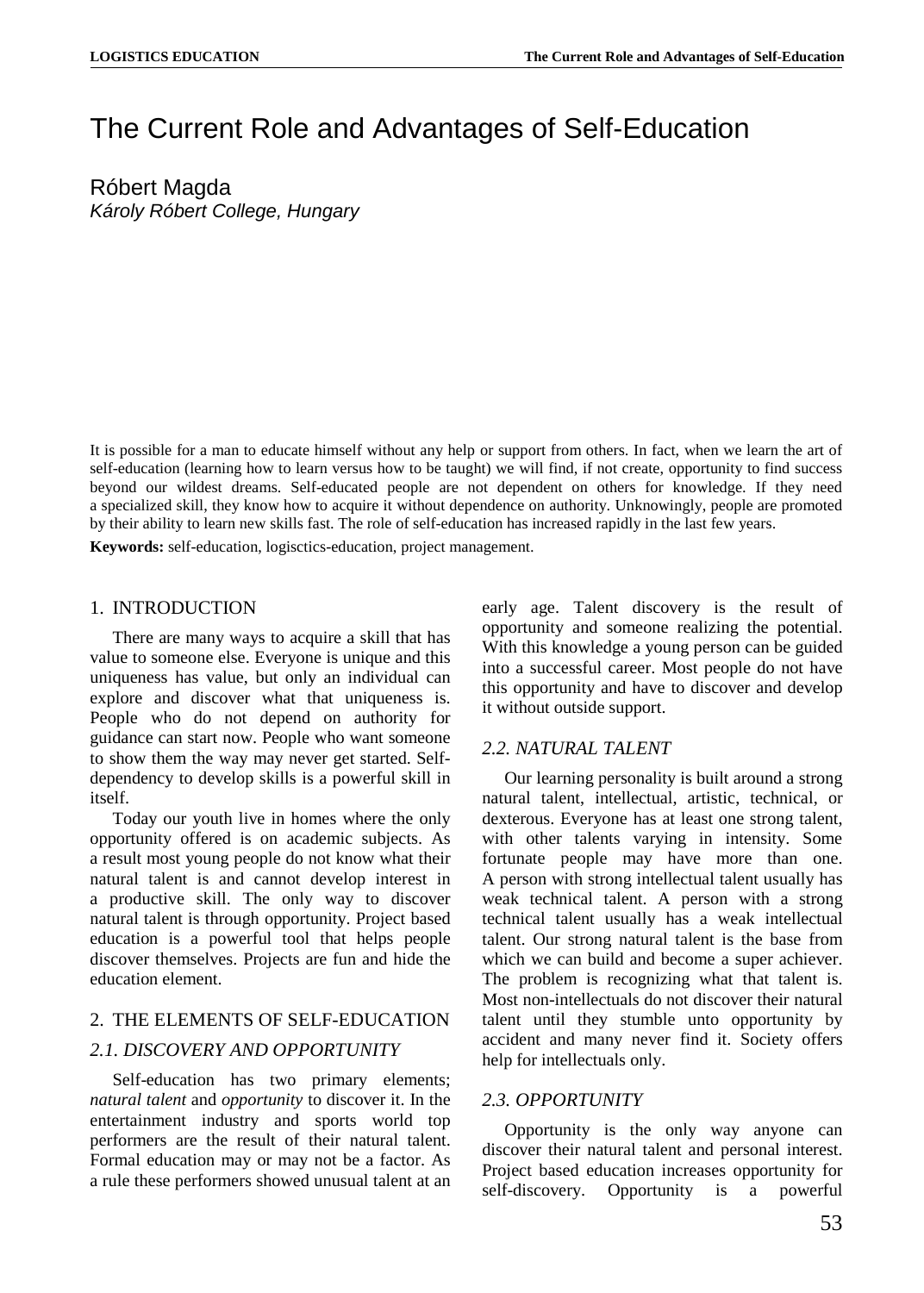motivating tool. Motivated people will find ways to acquire knowledge without dependency on instructors. For example, Thomas Edison, the Wright Brothers', and Henry Ford were people who invented products that changed the way we live.



They were also in conflict with the education system, but had the support of their parents. Their parents created the opportunity for them to learn on their own. As a result, these inventors developed a burning desire to learn and it was not on academic subjects. Society creates opportunity for the intellectual learning personality. They are coached all the way through school to their first job. Their talent, interest, and ability are in harmony with the system. There is little or no coaching for artistic, technical and dexterous talents. Their talent is out of harmony with the system.

## *2.4. MOTIVATED AND LOVE TO LEARN*

People who have discovered their natural talent are motivated and want to learn with or without the support of formal education. They have an attitude that radiates energy and people like to be around them. As a result they are offered opportunity. This is in harmony with the forces of nature. They are considered highly intelligent or talented.

What are the characteristics of Self Educated People?

- They have a love to learn that continues for a lifetime. Continuous learning increases the value of their services as they age.
- They are dependent on self for knowledge, not others. Through self-education they find ways to acquire additional skills, which increases career choices and competitiveness. They have learned how to learn versus how to be taught.
- They have discovered their natural talent and work hard at developing it with self-motivated projects. They develop the habit of finishing what they start.
- They seek change, because it offers new opportunities.
- They have a vision of the person and lifestyle they want.

Educators want to believe that personal success is the result of classroom achievement. Super achievers are not dependent on formal education for skills or knowledge. President Abraham Lincoln never went to school, he found other ways to educate himself to be the person he became. Today, many professions like lawyers and doctors must have a degree and pass a state exam. These super achievers keep up with fast changing trends through self-education. New information is needed NOW, not when it is available in a classroom. For successful people, education is a life-long process. Many blue-collar skills, such as auto mechanics, do not require a high school diploma. Through self-education, they become achievers. If they maintain a love to learn, in time, they will earn very high wages.

Achievers have dreams, a vision of the person they want to be. They learn with projects that are in harmony with their natural talent. Self-education is a powerful motivating force. The sequence is as follows:

- The first step is to discover your learning personality, which is a combination of natural talent and how you learn. (visual, hands-on or lectures)
- Next, develop a dream that motivates or create a vision of the person you want to be. This must be in harmony with your natural talent.
- Develop a list of mini projects that will help achieve the grand goal. Develop the habit of finishing what you start. Starting and not finishing small projects leads to nowhere. One must learn to complete mini projects so-as-to have what it takes to complete large projects.
- Research and use methods that work for you. If the classroom is a turnoff, then use other methods, self-education and team education for example.
- When resources are available, experiment, trying and failing are learning tools. No one has ever become an achiever without first experiencing failure.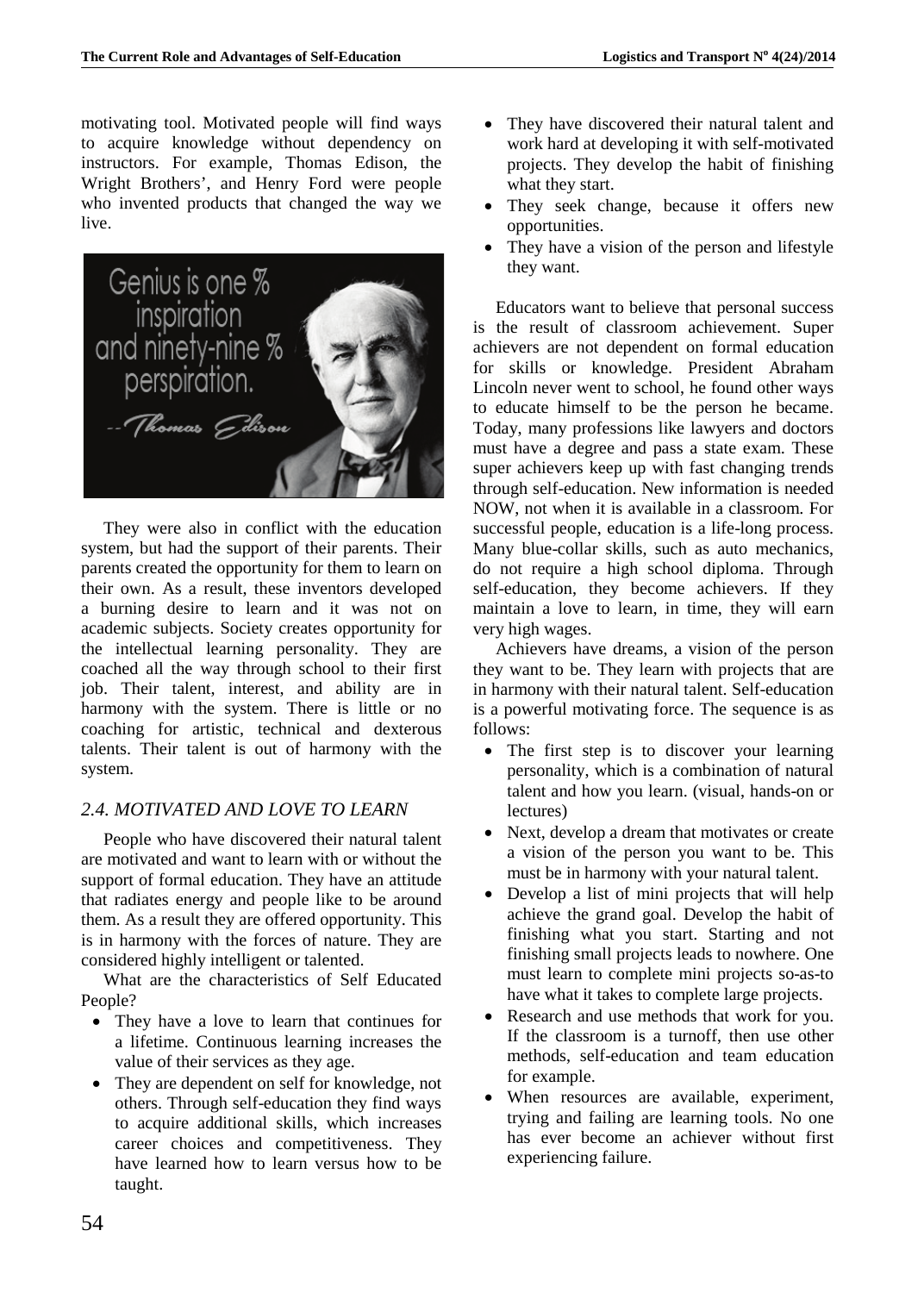- Develop the ability to bounce back from failure. Thomas Edison had a thousand failures while inventing the light bulb. What if he quit at 900? That is not likely, because one is motivated to keep pushing when on the right track, even if it is failure number 900. Direction is changed when it is obvious they are headed in the wrong direction.
- Ability to be persistent. The winners are the ones who endure when everything goes wrong.

## 3. PROJECTS AND PROJECT BASED **EDUCATION**

How does a person discover their natural talent? Through projects, better yet, self-motivated projects. People want to be associated with projects that relate to their interest. Projects are a form of education where the education part is hidden. Interest to selected projects is a clue to natural talent. A stronger clue is through self-motivated projects that inspire us, because we focus on personal interest and personal interest is related to natural talent. Projects are in two categorizers, short and long term interest. We have secondary talent and primary talent. With secondary talent our interest has a short life span compared to the primary one which usually lasts for years if not a lifetime. Secondary interests are building blocks to expanding knowledge. Self-motivated projects develop a love to learn, which means we are in a lifelong learning process indicating that we are continually expanding our skills. With expanded skills comes more opportunity. Formal education is only an introduction to life. Project based education is the most efficient way to discover natural talent. Home schooled students are most successful at this because their parents focus on what works, which is customizing education. All of us have different interests and different ways of learning. If society wants everyone to have a high quality education, they must find ways to customize education for everyone.

Not everyone can learn through lectures. Those that cannot do that receive the failure label. These same students would become achievers with project-based education. Hands-on projects are inspiring and motivating. Academics would be a by-product. The argument is that students must learn academics and communication skills first. It is obvious that dropouts, who found success, did not go that route. They first focused on what motivated them and then picked up other skills as

needed. Because their learning personality was out of harmony with the system, they depended on themselves to acquire the knowledge they needed. Project based education is customized to the students' learning personality that has powerful benefits. They learn the art of processing knowledge and understand need for skills through experience. Project based learning is man's natural learning method and it is in harmony with the forces of nature. People who love to learn are not depended on others for knowledge - they develop a learning style that is in harmony with their learning personality. They develop learning tools that work for them. Learning by doing leads to above the average opportunity and wages.

There are two types of projects, self-motivated and team motivated. Both produce powerful learning environments. With team motivated projects there is a support group that makes it easier to subsist when some things go wrong. Teams learn more when they share knowledge and there is an element of failure. If they only follow orders and there is no element of failure, they learn nothing. Self-motivated projects are training sessions. Each small project leads to a larger one, which in turn leads to yet another larger one. Confidence and abilities grow with each completed project. No super achiever has ever achieved their goal without first succeeding at small, seemingly insignificant projects. With self-motivated projects, we are under no obligation to anyone except ourselves. This is what makes it difficult - no one cares. If no one cares, why should we continue? Some projects bring opposition. We are told it is a stupid idea. If others think it is stupid, why should we continue? Most projects have no outside support. If people do not support us, why should we continue? We continue because this is the only way to achieve our dream. In the beginning, we have to go it alone. No one is interested in our ideas until we succeed. Then everyone wants to be a part of it. As we develop the habit of finishing what we start, unknowingly, we rise above the crowd of quitters. Project finishers are in demand, and this demand increases as our abilities expand. This ability is recognized by people who need assistance in reaching their goal. When they discover someone who can get things done, they latch onto them and offer opportunity, qualified or not. When sudden opportunity is offered, what do we do? Our first reaction is caused by barriers of risk, fear and failure. We ask ourselves various questions. "Do I really want to become involved?" "Not being prepared is risky. Am I willing to look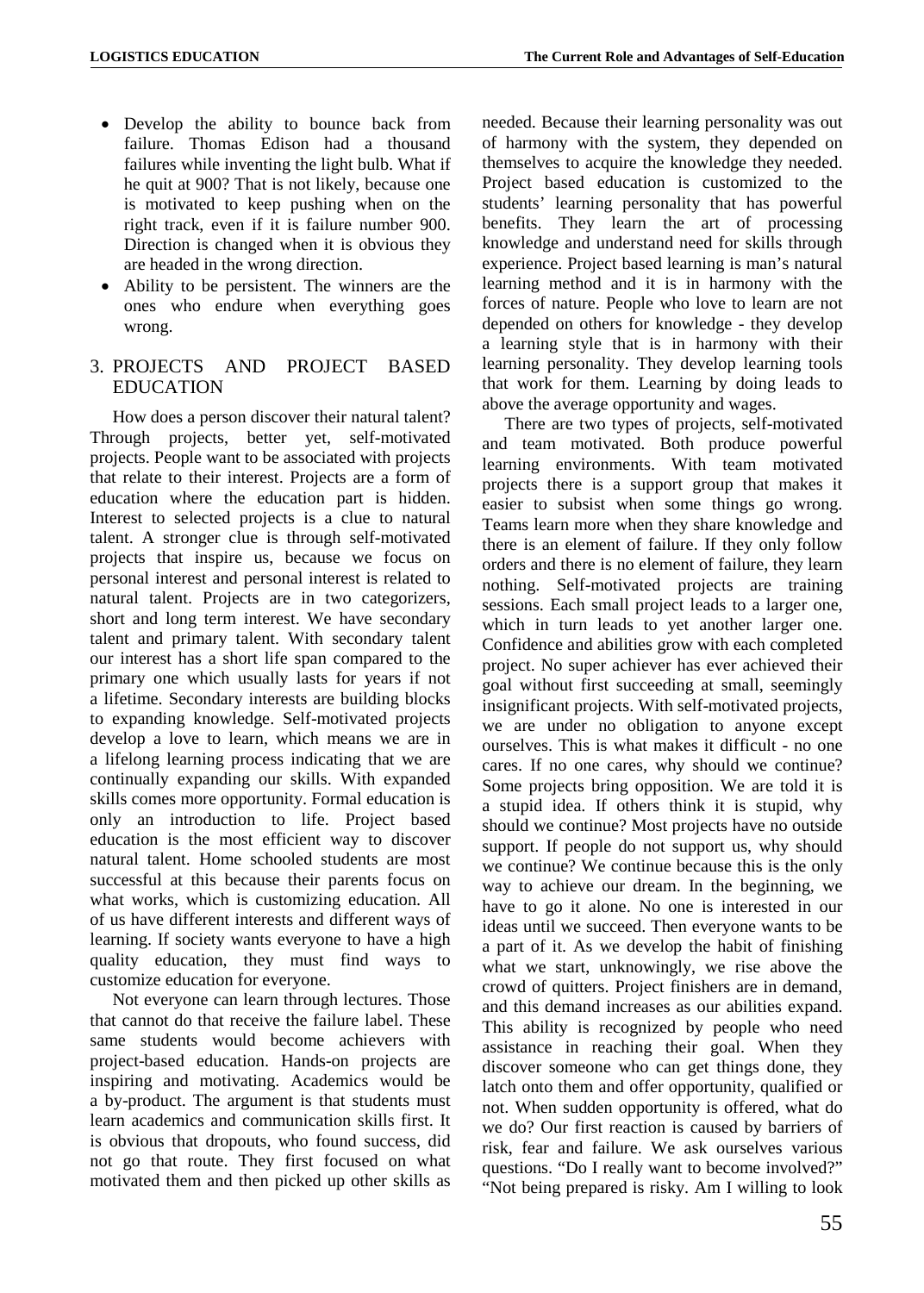like a fool?" "What will my reputation be if I fail?" "What will my reputation be if I do not try?"

*People who avoid risky adventures are in the habit of watching things happen. People who accept the challenge make things happen*.

There is a catch to learning with projects - one must learn to finish what they start. No one learns anything with unfinished projects or try and quit. The learning process is in trying and failing, learning from mistakes, bouncing back, and trying again until success comes. Thomas Edison took on the ridiculous project of finding a way to burn a steel wire white hot without burning up. Everyone knows everything always burns up what a stupid idea. He tried and failed a thousand times. But his persistence paid off - the common light bulb is the result.

Benefits of project-based education:

- Project based education is empowering students to learn, where the instructor is a coach, a facilitator.
- Projects make it possible to discover one's natural talent and personal interest.
- Projects make it possible to discover one's learning personality.
- Projects have a goal that is based on man's desire to be a winner. Self-satisfaction is a powerful motivator.
- Projects are learning tools that is motivated by curiosity.
- Projects work with the forces of nature and nature is the instructor.
- Projects give students opportunity to learn with objects. Not everyone is a literary intellectual.
- Successful projects are the results of failure and learning to bounce back from it.
- Projects require a plan, which includes ways to acquire the necessary knowledge and skills.
- Projects have all the motor skills that it takes to start and run a business or become a valuable employee, skilled or unskilled.

## *3.1. FAILURE, BOUNCING BACK AND PERSISTENCE*

There is a problem with projects; they may not work as planned. Failure and success is a byproduct, this is a learning tool. If we do not have the required skills for what we want to achieve or have a unique idea, there will be failure. Learning from failures is bouncing back and trying again. In time we will get it right. Persistence is the secret.

Every year the percent of teenagers rejecting formal education is growing. In South Carolina, the high school dropout rate is 49%. The one-system-for-all education system is outdated. The system is based on the early 20th century production line introduced by Henry Ford. Every student is expected to achieve assigned proficiency in each grade. This is cost effective for teaching large groups of people. The problem is production lines have rejects. Today a high percentage of young people are rejecting the system for some of the following reasons.

## *3.2. SELF-RESPECT IN THE CLASSROOM*

Students that excel develop positive selfrespect. Students at the bottom of the class develop negative self-respect. The effects of self-respect will grow, positive or negative, with years spent in the classroom. Students developing negative selfrespect develop an inferiority complex that prevents them from holding a job, should they get one. A diploma with negative self-respect has no value.

## *3.3. COMPETITIVENESS IN THE CLASSROOM*

Competitive education compares every student with every other student in the class and school. Competitiveness produces winners and losers. The losers become rejects by teachers and classmates. As a result, the education system no longer has influence over them. On the street they seek acceptance and search for opportunity. Very often, criminal activity is the result.

## *3.4. TEENAGERS DESIRE TO LEARN*

Every 14-year old wants to learn and be an achiever. They seek opportunity where they are socially accepted. Classroom rejects look to the street for opportunity. What they learn and the goals they set are influenced by their peers. Very often, the outcome is self-destructive.

## *3.5. THE FAILURE/REJECT LABEL*

Natural talent - We all have unique talents, academic, mechanical, artistic, music, dexterous, that can be developed. The formal education system is based on academics. Students that do not meet academic standards are considered failures and rejected. Because they do not meet academic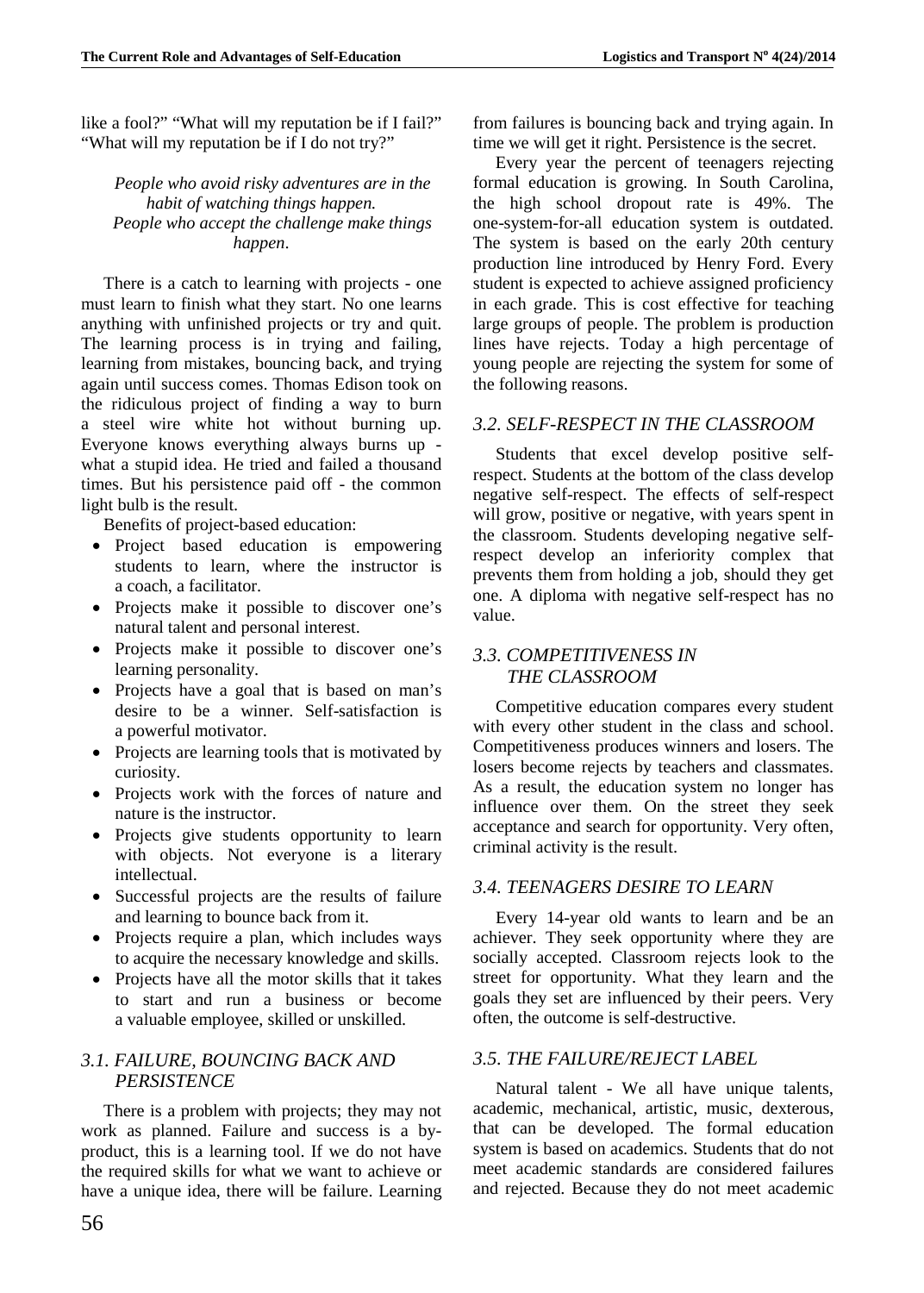standards, they are NOT offered opportunity to discover and develop their unique natural talent. This is missed opportunity for creating productive citizens.

#### 4. HOW WE LEARN

Everyone can learn, but we all have a unique<br>
rning skill that is based on visual learning skill that is based on visual (demonstrations), sound (lectures) or by doing (hands-on). The formal education is based on lectures. If the student does not adapt to learning by lectures, they receive the failure/reject label. Many of these students could excel if offered hands-on learning opportunity.

#### *4.1. REJECTS ARE NOT WANTED*

It is almost impossible for anyone to excel in an environment where they are not wanted. Teachers and successful students do not want rejects in the classroom. There develops a downward spiral of conflicts between the two groups. Social prejudice determines their fate in the classroom.

## *4.2. RISK AND BELIEVING IN YOUR DREAM*

Seeking opportunity requires risk, but nothing will happen if we do not try.

- Let us see some elements of risk taking:
- 1. I developed skills I never had before.
- 2. I strengthen my ability to sustain when everything goes wrong.
- 3. By dressing down, I entered a social class that was totally foreign to me. I experienced, first hand, how lower class people are exploited.
- 4. I became aware of leadership styles. I worked most of my life for a company that treated its employees like royalty. The pay was at the top of the scale. Then I worked for a company that abused its employees badly. The pay was at the bottom of the scale.
- 5. Man has the ability to educate himself. In this case, I was forced to learn on my own by making every mistake possible.
- 6. Low paying companies do not spend money on training programs. Employees must find ways to educate themselves to complete the assigned tasks. This is opportunity for limited experienced people. Once experience is achieved, they move on to a higher wage company. This makes room for the next entrylevel employee.

7. Risk comes with a battle scare - that is why it is called risk.

#### *4.3. FORMAL EDUCATION*

Most young people going to college have no idea what their interest is or what motivates them. The promoted goal is to get a college education so as to land a higher paying job. A career that is out of harmony with natural talent and does not motivate will not go very far, because they will be competing with people who have careers that are in harmony with their natural talent and are motivated. Public education is designed for people with academic natural talent. Honour students' talent in harmony with their learning opportunity. Academic talented people have support through their teen years and into the professional world. People with mechanical, artistic, or other natural talent do not have this support in public education. Very often they are labelled at-risk and selffulfilling prophecy proves everyone right. For these people self-education and self-motivated projects are the passport to a productive lifestyle.

#### 5. SUMMARY

Education may be feasible without reliance or support from others. Self-educated people do not depend on others for knowledge, what is more wide-ranging opportunities are created for them. Self-education comprises of a number of elements such as natural talent, discovery, opportunity, motivation and life-long fondness to learn, as a result of which self-educated people are more likely to be independent of others, find ways to acquire additional skills, finish what they start, and have a vision and all these factors increase career choices and competitiveness. Self- and teammotivated projects can boost the success of selfeducation as they have the potential to customize education for everyone. As formal education is not suitable in its present form to provide opportunities for a growing percentage of students, other means of education must be considered. Because of its advantages the role of self-education has increased rapidly in the last few years.

#### **REFERENCES**

- [1] J. Scott Armstrong (2012). ["Natural Learning in](https://marketing.wharton.upenn.edu/files/?whdmsaction=public:main.file&fileID=3459)  [Higher Education".](https://marketing.wharton.upenn.edu/files/?whdmsaction=public:main.file&fileID=3459) Encyclopedia of the Sciences of Learning.
- [2] "Through the persecution of Galileo and other innovators of science for heresy, the public associated science with social rebellion. Moreover,